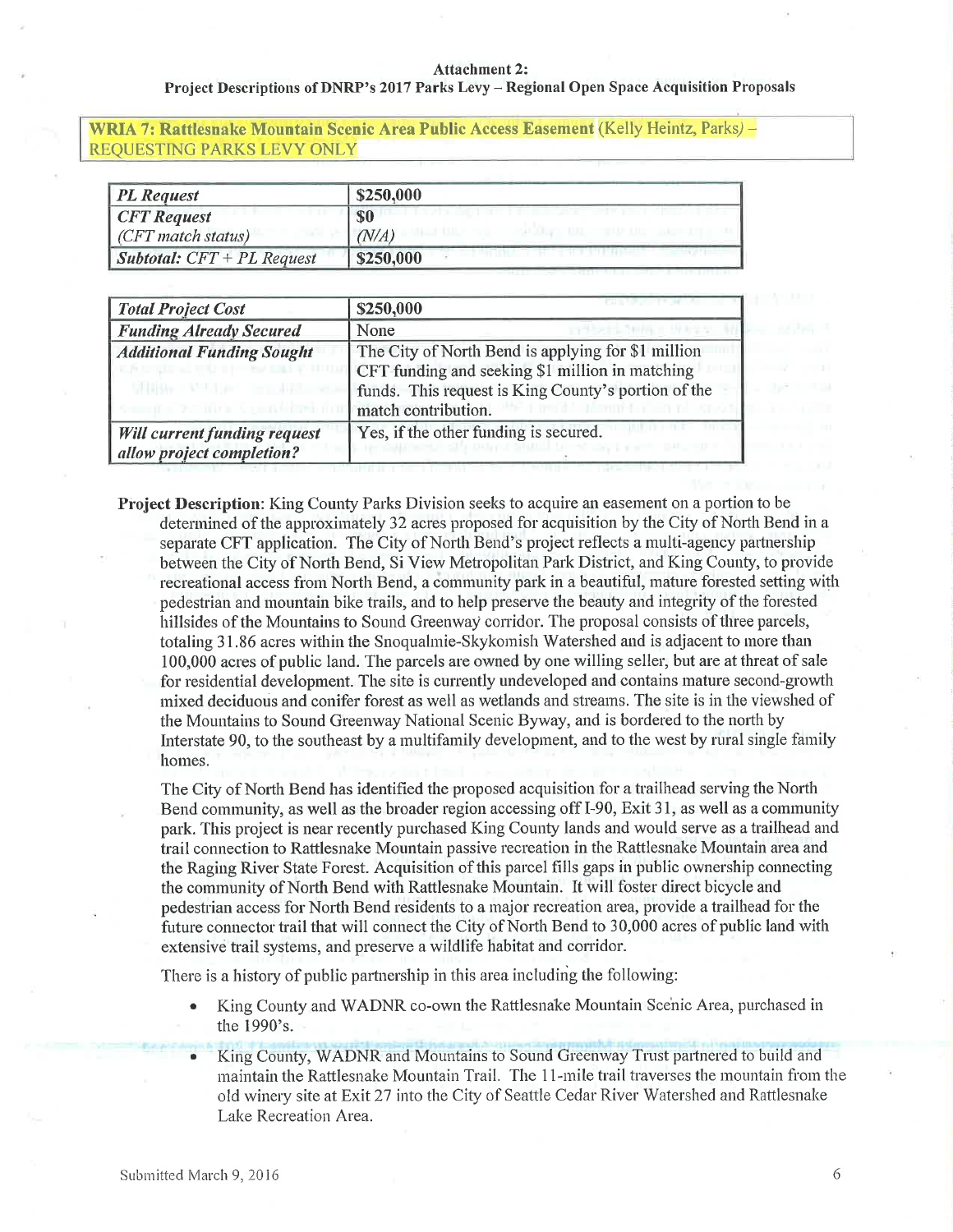Project Descriptions of DNRP's 2017 Parks Levy - Regional Open Space Acquisition Proposals

- The Rattlesnake Mountain Trailhead was constructed on land owned by the US Forest Service, designed with WADNR funds, constructed by Mountains to Sound Greenway Trust and is inaintained by the City of Snoqualmie. The trailhead is adjacent to the City of Snoqualmie's Snoqualmie Point Park.
- King County recently purchased four parcels of land that will be added to the Scenic area and provide an important public access and trail connection from North Bend to Rattlesnake Mountain and the Raging River State Forest where WADNR plans a system of mountain bike and multi-use trails.

## 1. OPEN SPACE RESOURCES

## Wildlife habitat or rare plant reserve

These forested parcels build on the extensive forest already conserved in the Rattlesnake Mountain Scenic Area. Washington Department of Fish and Wildlife identified several priority habitats in the Scenic Area including: old-growth/mature forest, riparian, freshwater wetland and snags and logs. An I-90 wildlife under-crossing (one of only a handful along I-90 in the Snoqualmie/North Bend area) is directly adjacent to the target parcels. The undercrossing provides a direct wildlife connection between Tollgate Meadowbrook Farms and other protected lands along the Snoqualmie north of I-90, and the tens of thousands of acres in the Rattlesnake/Raging Rivet Forest/Tiger Mountain/Cedar River Watershed coridor south of I-90.

The area is used by a variety of wildlife including owls, pileated woodpecker, peregrine falcon, osprey, black bear, bobcat, cougar, fox, coyote, elk, blacktail deer and a variety of other mammals, birds, insects and amphibians. The WDFW database lists an individual occurrence of northern spotted owl (federal listed), an individual occurrence of osprey (state monitored), breeding peregrine falcon (state sensitive), migrating Columbia black-tailed deer (priority Species), and a regular concentration of migrating Roosevelt elk at the site.

#### Salmon Ifabitat and Aquatic Resources

This project contains tributaries that flow to the Snoqualmie River, which supports Chinook, Coho, Chum, and Pink Salmon, and steelhead rainbow, cutthroat and bull trout populations. Preserving forested headwaters and uplands in the stream basin contributes to the health of the downstream watershed.

# **Scenic Resources**

These lands are a priority acquisition in the Mountains to Sound Greenway. The Greenway is a 100-mile landscape of forests, wildlife habitat and open spaces along Interstate 90, a National Scenic Byway. These parcels are highly visible from and adjacent to I-90. Acquisition of priority parcels will halt development on properties with high scenic value in the heart of the Mountains-to-Sound Greenway.

#### Community Separator

The undeveloped site is situated on the edge of North Bend's city limits, and serves as a separator between incorporated North Bend and unincorporated King County. To the east of the site is a multifamily home development, and to the west are single family homes and public land. The site serves as a distinct buffer between the adjacent uses. In addition the property is part of a greenbelt along I-90 and sonnects to over 100,000 acres of public land (Rattlesnake Mountain Scenic Area, Raging River, Tiger Mountain State Forest, West Tiger Mountain NRCA, Echo Glen and Mitchell Hill Blocks, and Cedar River Watershed).

#### Urban Passive-Use Natural Area/Greenbelt

The property is located in incorporated North Bend and provides a connection to existing and proposed passive recreation in Rattlesnake Mountain Scenic Area and Raging River (totaling 11,203 acres) and beyond to the passive recreation lands Tiger Mountain State Forest, West Tiger Mountain NRCA, Echo Glen Blocks and Mitchell Hill Blocks (an additional 15,963 acres bringing the total to 27,166 acres).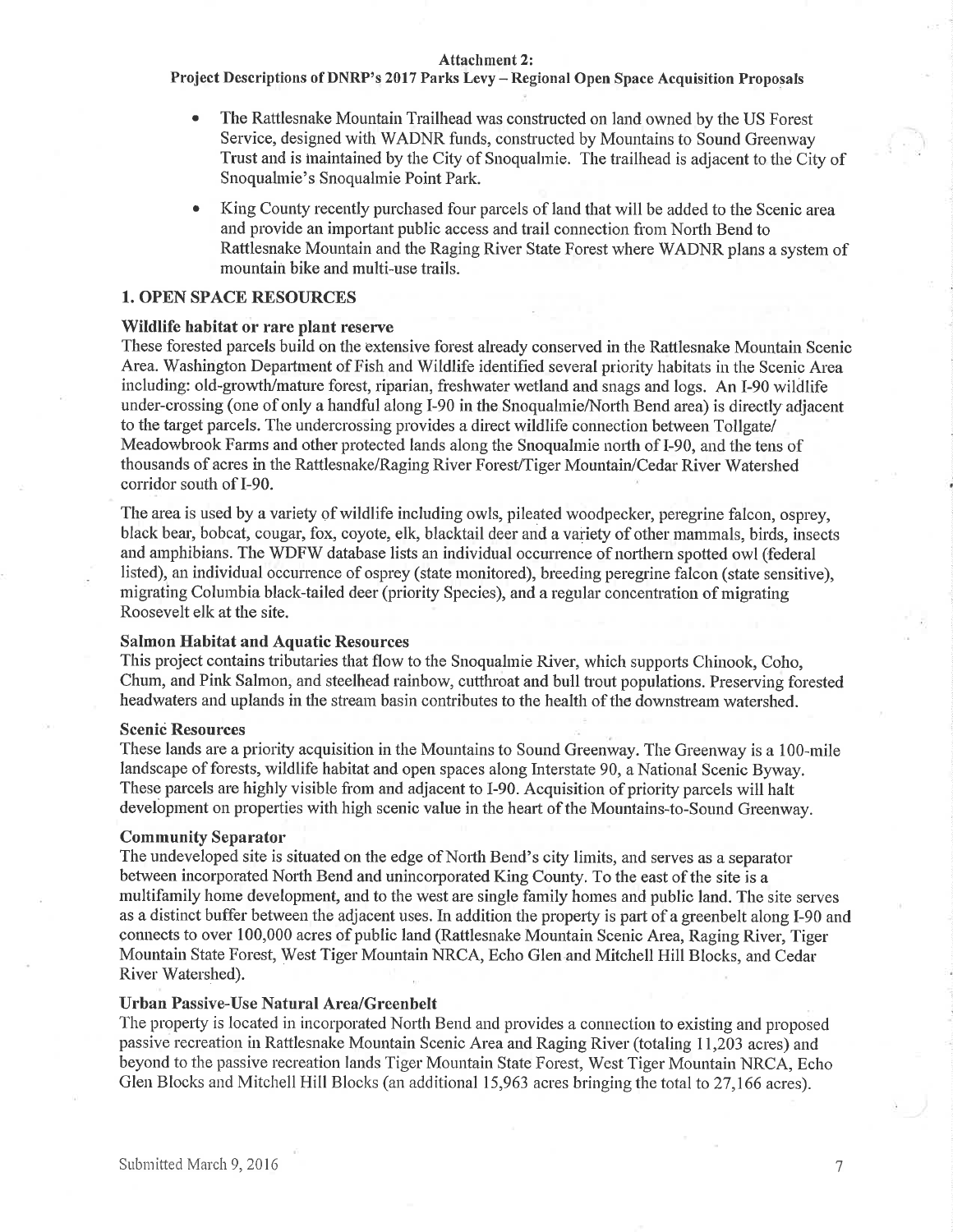# Project Descriptions of DNRP's 2017 Parks Levy - Regional Open Space Acquisition Proposals

# Park/open space or natural corridor addition

In addition to the amenities the park will offer onsite, the proposed park will also provide a trailhead and amenities for a proposed trail on recently acquired King County Parks land. The proposed trail will connect North Bend to the Rattlesnake Mountain Scenic Area and Snoquahnie Point Park. The trail and trailhead will serve a variety of users including mountain bikers, hikers, and walkers.

# Passive recreation opportunity/unmet needs

This park would provide a new trailhead and connection for the community of North Bend for hiking and biking to adjacent existing and proposed public trails, as well as on-site hiking and mountain biking trails. The other access points to Rattlesnake Mountain are several miles away. The City of North Bend's Comprehensive Plan, Parks Element, calls out the need for additional parks and open spaces, and hiking and biking trails. Citizens repeatedly call out these types of park facilities as a number one priority (City of North Bend Comprehensive Plan, Adopted December 8, 2016). Any development for mountain bike use will be limited to that appropriate to the natural conditions and environmental features of the site, and within the context of Conservation Futures Funding site use restrictions.

These parcels are identified in the draft Snoqualmie Corridor Recreation Plan prepared by WADNR as a new local access trailhead serving the North Bend community, and serving others accessing off I-90 at Exit 31. Publicly maintained W Ribary Way/415<sup>th</sup> Way SE leads to the site. The site would provide a new trail connection up to Rattlesnake for hiking use, and possibly also providing a mountain biking link over' to the Raging River Forest where biking activities will be focused. Parking lot and/or trailhead may be developed on site. This acquisition and trailhead proposal is a Phase 1 priority under the draft corridor plan. The other main Rattlesnake access points are Exit 27 and Cedar River Watershed/Rattlesnake Ledge, several miles driving distance away.

The broader scope also includes potential future work at several exits on I-90 targeted as priorities under the Snoqualmie Corridor Recreation Plan, where WADNWKing County partnership may target acquisitions to address and improve recreational opportunity to our joint lands in this important recreational corridor.

# 2. ADDITIONAL FACTORS

#### Educational/interpretive opportunity

The site has ample opportunities to educate users about the ecosystem. The onsite wetlands, streams, and mature forest host a variety of wildlife and organisms. Educational signs along low impact trails could guide users through the site in an educational manner.

# Threat of loss of open space resources

Two of the parcels are zoned Low Density Residential (LDR) (4 DU/acre) and the third parcel, closest to I-90 is zoned High Density Residential (fDR). The parcels had a development application subrnitted in - 2012 for up to 55 single farnily homes on the LDR parcels and up to 45 townhomes on the HDR parcel. The plat was not finalized and the owners have decided to sell. The three parcels are currently being marketed and have received offers above the asking prices and it is highly likely that if the property is not purchased for public use it will be cleared and developed in the near future.

# Ownership complexity/willing seller(s)/ownership interest proposed

The park, to be purchased, in fee sirnple, would be jointly owned by Si View MPD and North Bend, and managed by Si View MPD. King County would own an easement over the parking lot and trailhead used to access the adjacent trails connecting to Rattlesnake, Raging River and further beyond. The Trust for Public Land is working with the landowners to secure options, and the offer will be based on appraisals completed after the project has additional grant funds dedicated to the project.

#### **Partnerships**

The Trust for Public Land, a lead partner, is negotiation the transaction activities, including landowner negotiations, appraisals, and other due diligence. The acquisition, developrnent and maintenance of the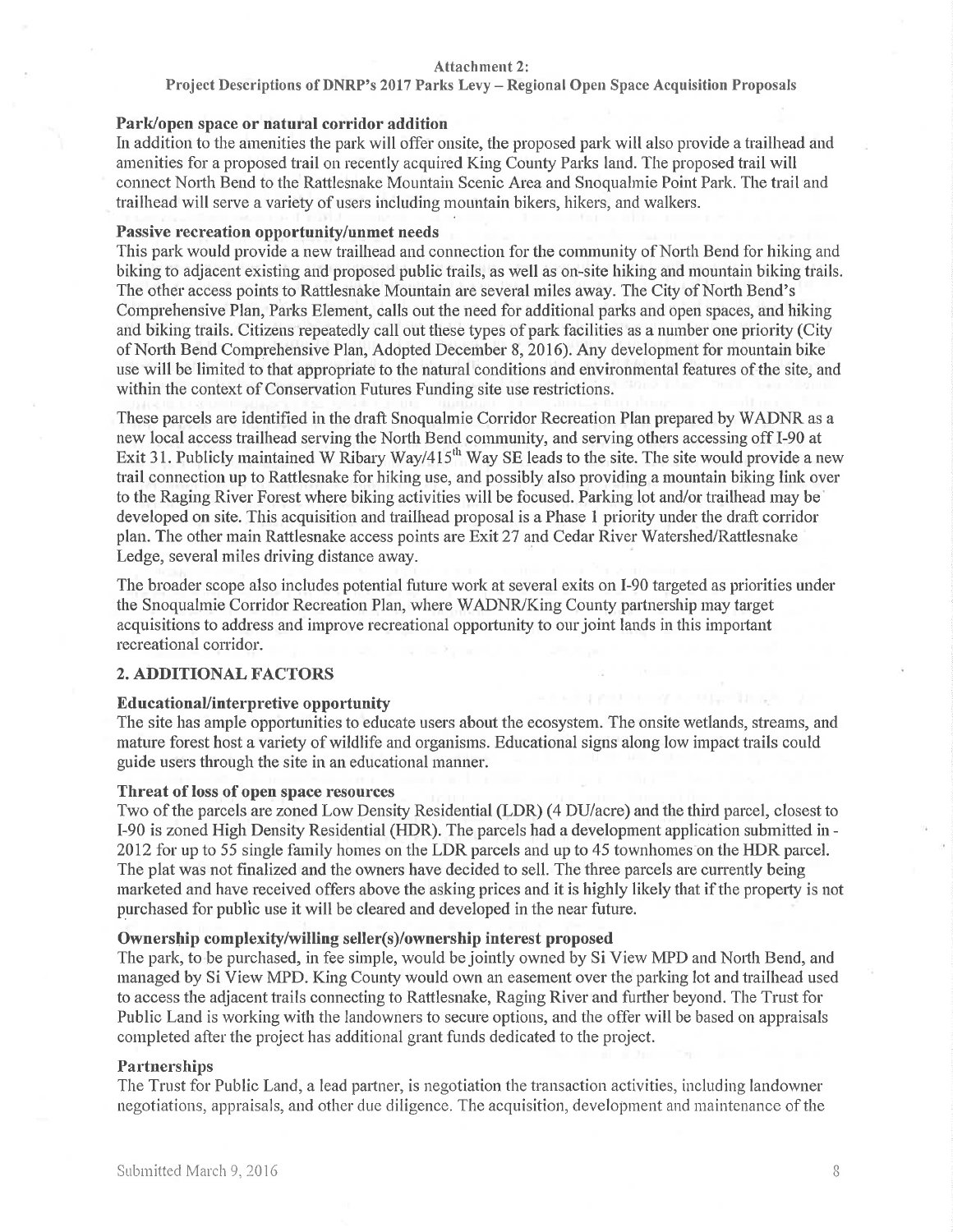#### Project Descriptions of DNRP's 2017 Parks Levy - Regional Open Space Acquisition Proposals

proposed park will happen through a number of solid partnerships. The City of North Bend, King County Parks, and Si View Metropolitan Park District have all committed to funds in hand or to acquiring funds through grants. The Mountains to Sound Greenway Trust and the Evergreen Mountain Bike Alliance are strong advocates for this project. The development and maintenance of the park will happen through a partnership with the later three agencies, as well as the non-profit Evergreen MBA (Mountain Bike Alliance), and other non-profit or professionals as necessary. Evergreen MBA has committed to engaging volunteers to provide the annual maintenance needed and reduce the long tenn cost to the city.

Is the property identified in an adopted park, open space, comprehensive, or community plan? In2012, Si View MPD hired a consultant to conduct a Community Interest and Opinion Survey to help establish priorities for future development of parks and recreation facilities, programs and services within the community. Results indicated a strong preference of respondents for additional open space and trails, and passive recreation. The top 5 outdoor park and recreational facilities identified as a need by respondents were walking and biking trails (77%), followed by natural areas and wildlife habitat (North Bend Comp. Plan, Parks Element, P 11, adopted December 8, 2016). This message was delivered again in 2015 when the City of North Bend conducted a community survey which asked respondents to prioritize addition facilities they would like to see in North Bend. The largest number of common responses called out addition biking and walking trails (North Bend Comp. Plan, Parks Element, P 12, adopted December 8, 2016). North Bend has exceptional recreation opportunities surrounding the community, but few trail connections tie these surrounding opportunities into town. Public input consistently request additional trail opportunities, particularly for walking, biking, and open space / passive recreation. The proposed park will provide trail opportunities to link North Bend directly to an extensive passive recreation trail system.

This project and the community of North Bend are in the heart of the Mountains to Sound Greenway, the 1.5 million-acre landscape of forests, wildlife habitat, open spaces, and thriving communities surrounding Interstate 90 between Puget Sound and Central Washington. This project aligns with the Greenway vision of thoughtfully connecting public forest and park lands, maintaining healthy watersheds, protecting wildlife habitat, and creating a comprehensive recreation infrastructure, all key elements of the high quality of life we enjoy in the region.

# 3. STEWARDSHIP AND MAINTENANCE

The proposed park will be developed in collaboration with Si View Metropolitan Park District, the City of North Bend, King County, Evergreen Mountain Bike Alliance, and other local community stakeholders or professionals as necessary. Providing park space maintenance at a level of sen'ice consistent with industry best practices will be Si View Metropolitan Park District's responsibility. It is anticipated that any development that requires maintenance expertise outside the knowledge of Si View will be maintained in collaboration with skilled and knowledgeable professionals. The rnaintenance requirements would be funded by the Si View Metropolitan Park District's General Fund.

The proposed park lends itself to volunteer stewardship opportunities. Stewardship and long term park maintenance will be secured via partnerships with local outdoor recreation organizations, including the Evergreen Mountain Bike Alliance (Evergreen MBA). Evergreen MBA can provide bôth sustainable park design and construction services, as well as annual maintenance assistance, using a mix of volunteer labor and grant funds.

Evergreen MBA has expressed strong interest in the Partnering for a Park project as a potential site for mountain bike trails due to its proximity to the City of North Bend and the potential to link to other nearby mountain bike parks. The park's location and Evergreen MBA's strong membership numbers in and near North Bend offers opportunity to engage Evergreen's existing volunteer network and local riders in both stewardship and maintenance needs.

In 2015, Evergreen delivered more than 15,000 hours of volunteer labor to the Washington State communities. Parks of this size often require at least 2,000 hours of volunteer labor per year. Evergreen is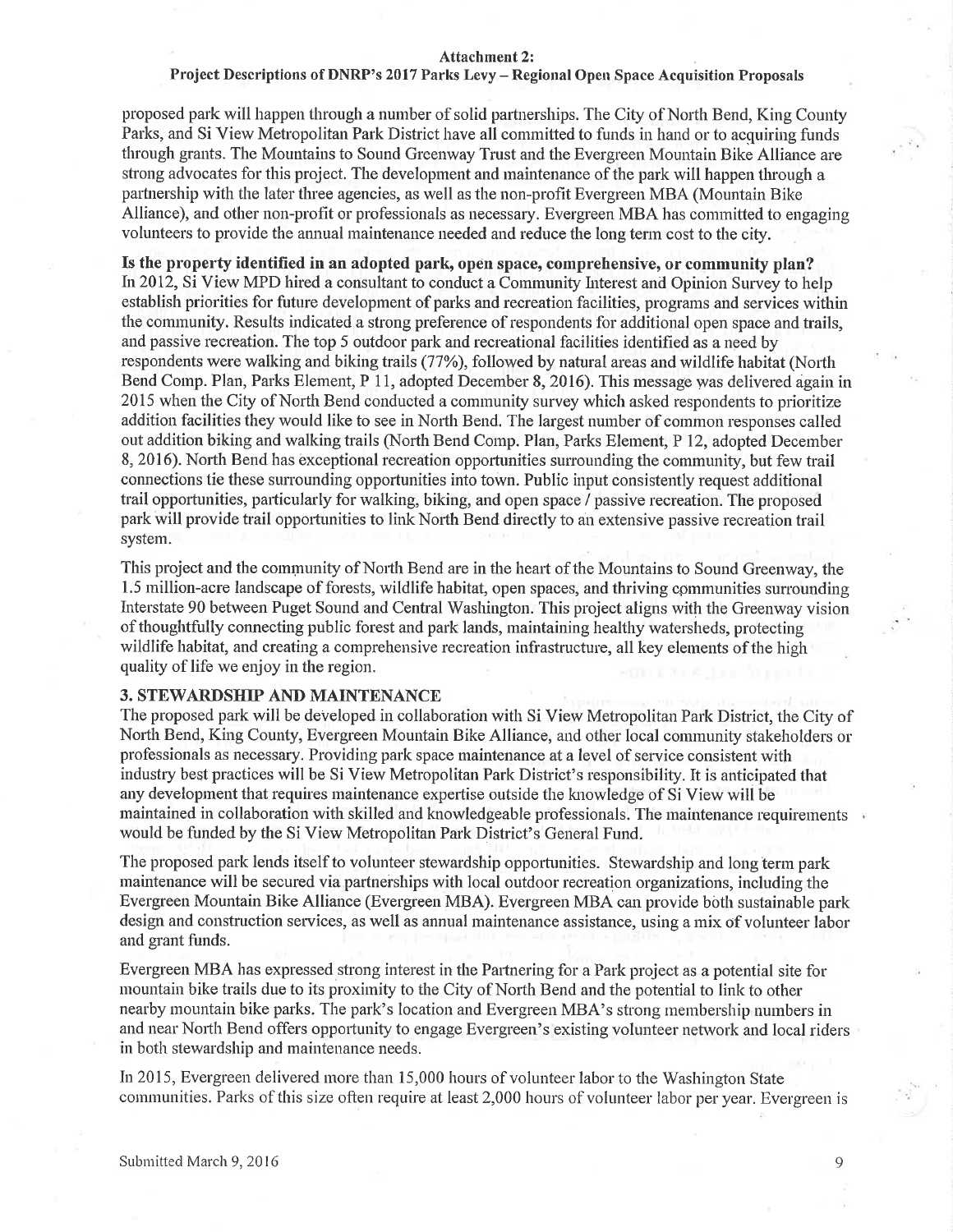Project Descriptions of DNRP's 2017 Parks Levy - Regional Open Space Acquisition Proposals

confident that it can engage its member and rider community to deliver the volunteer hours needed to assist the City of North Bend with its annual maintenance needs and rcduce the cost of long term maintenance to the City. In addition, Evergreen MBA is available to help maintain the park through maintenance agreements with the City and/or other local jurisdictions and partners, and offers attractive non-profit rates in its long term maintenance contracts for bike parks in across Washington State.

Evergreen will augment its volunteer contributions and low-cost maintenance agreements with grant writing effort to deliver matching grants to the City of North Bend, using a mix of Federal, State, and local family foundation resources to assist the City of North Bend, and reduce long term park maintenance expenses. Evergreen MBA has a successful track record in collaborating with other local communities on other sirnilar bike patks to deliver low-cost maintenance agreement to local cities and counties. Matching grants will come from local outdoor recreation company grants such as REI, family foundations, as well as State and County recreational grants such as the Washington Wildlife and Recreation Fund, NOVA, and/or King County's Capital Projects or Youth Sports Facilities Grants. Evergreen is committed to assisting the City of North Bend in pursuing these grants to support both construction and future maintenance cost, upon property acquisition, and is confident that it can build on its successful track record in delivering matching grants and volunteer contributions.

Lastly, Evergreen MBA utilizes sustainable trail building techniques to ensure long terrn site environmental integrity and stewardship. Best management practices are used to locate trail, including creating the least impact to wildlife habitat and using sufficient wetland buffers and structures to reduce impact, and are designed with a line of sight perspective to reduce visual impact to other site user groups in order to facilitate a unique experience for each individual outdoor activity.

Evergreen's trails are known worldwide for their quality, fun-factor, and long tenn enviromnental integrity. Site and trail drainage will be considered for four-season riding, and a rider ethic and signage plan would be designed to instill park stewardship for years to come.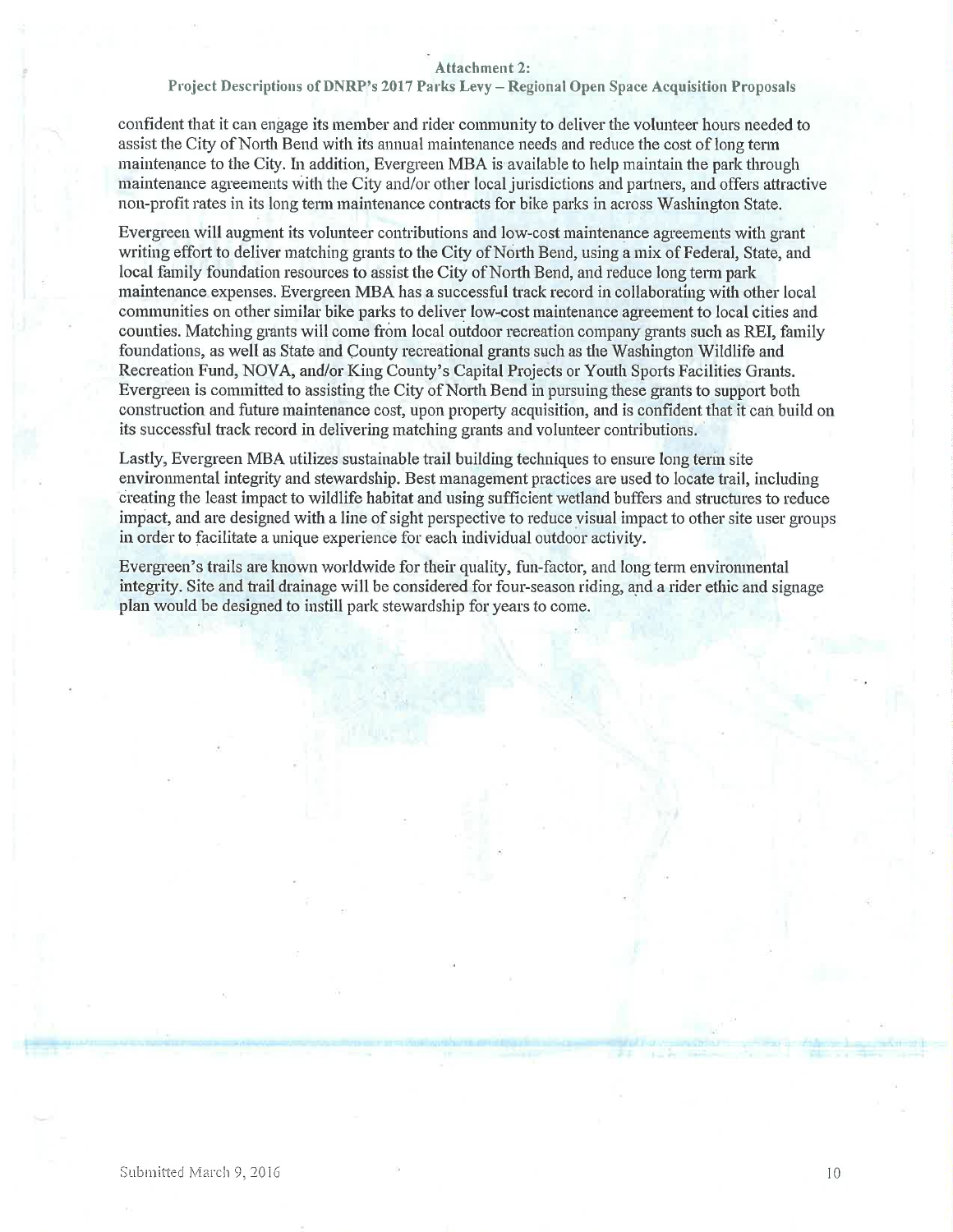